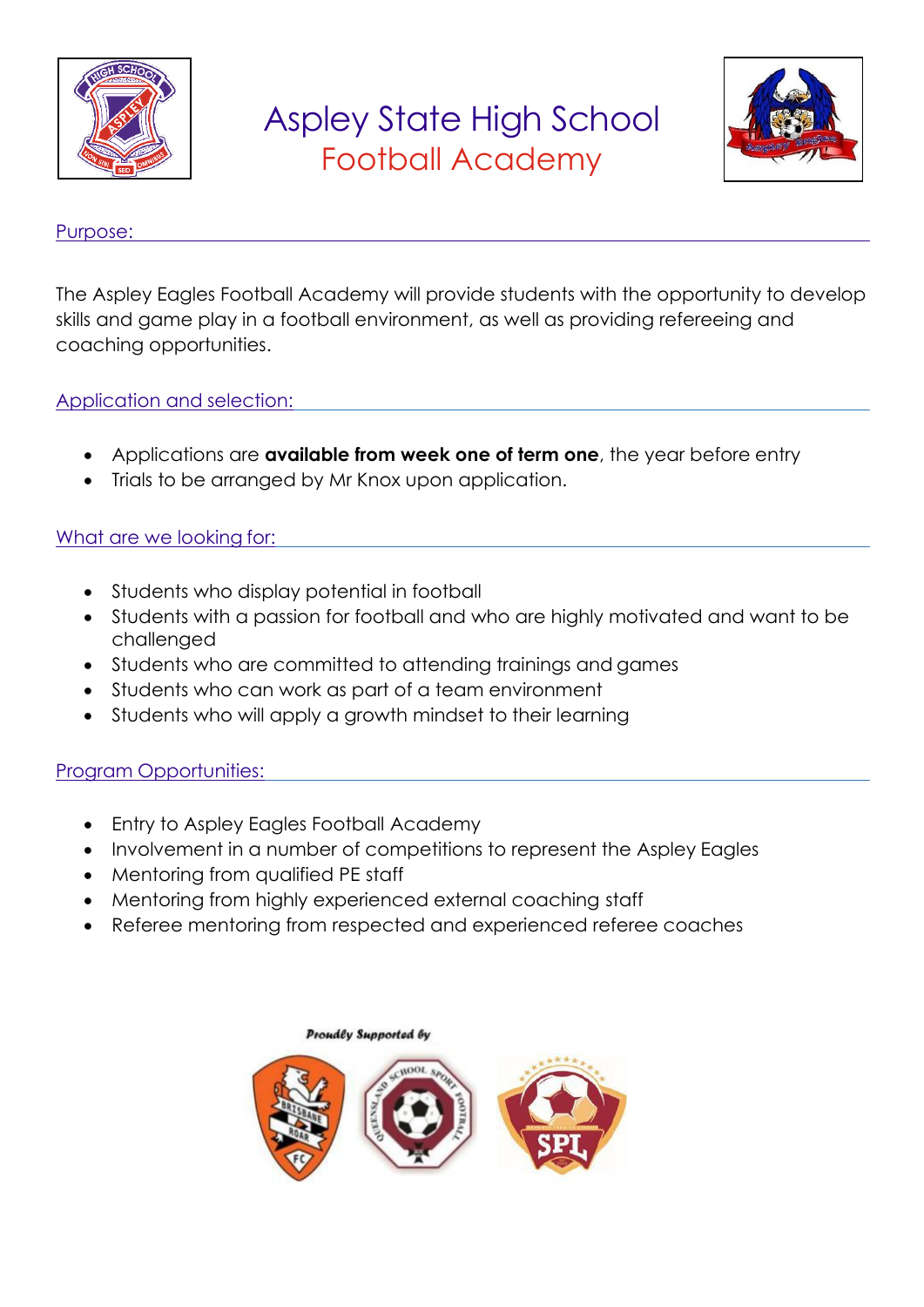



## Expression of Interest for Entry

| <u>Student Details:</u>                                                                                                                                                                                                              |        |  |                     |                      |  |
|--------------------------------------------------------------------------------------------------------------------------------------------------------------------------------------------------------------------------------------|--------|--|---------------------|----------------------|--|
|                                                                                                                                                                                                                                      |        |  |                     |                      |  |
| Male                                                                                                                                                                                                                                 | Female |  |                     | Date of Birth: $/$ / |  |
| Year of entry into Year 7: <u>_________________________</u>                                                                                                                                                                          |        |  |                     |                      |  |
|                                                                                                                                                                                                                                      |        |  |                     |                      |  |
| <u> Parent Details:</u>                                                                                                                                                                                                              |        |  |                     |                      |  |
| Parent/Guardian Name <u>:</u> example and a series of the series of the series of the series of the series of the series of the series of the series of the series of the series of the series of the series of the series of the se |        |  |                     |                      |  |
| Address: 2008 2014 2022 2023 2024 2022 2023 2024 2022 2023 2024 2022 2023 2024 2022 2023 2024 2022 2023 2024 20                                                                                                                      |        |  |                     |                      |  |
|                                                                                                                                                                                                                                      |        |  |                     |                      |  |
| Home Phone: Mobile Phone: Mobile Phone: Mork: 2008)                                                                                                                                                                                  |        |  |                     |                      |  |
|                                                                                                                                                                                                                                      |        |  |                     |                      |  |
| <u> Football Details:</u>                                                                                                                                                                                                            |        |  |                     |                      |  |
|                                                                                                                                                                                                                                      |        |  |                     |                      |  |
| Playing position (please circle): Goalkeeper                                                                                                                                                                                         |        |  | Defender Midfielder | Attacker             |  |



**Application Process: Expression of Interest**



#### Expression of Interest:

- 1. Return this form either electronically or by hard copy to the office or Mr Knox [aspleyeagles@aspleyshs.eq.edu.au](mailto:aspleyeagles@aspleyshs.eq.edu.au) to express your interest in the Football Academy at Aspley.
- 2. Confirmation of acceptance into the Football Academy will be during Term 4, the year before entry.